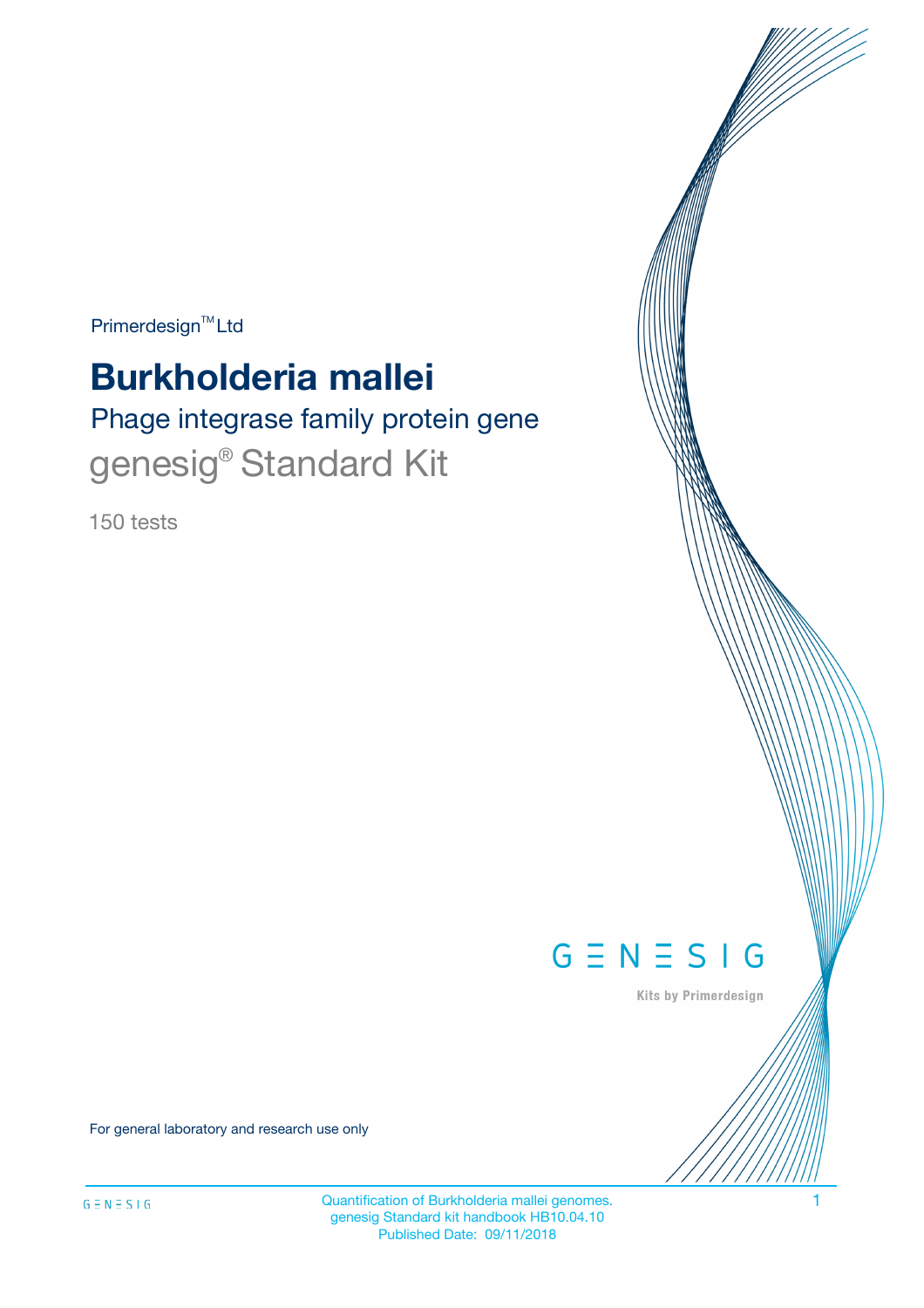### Introduction to Burkholderia mallei

Burkholderia mallei is a rod-shaped, Gram negative coccobacillus of the Burkholderiaceae family. It is the causative agent for glanders, also known as equinia. Although most known members of the Burkholderiaceae family are commonly found in the soil, B. mallei is an obligate mammalian pathogen. Horses are its primary host but mules, goats, dogs and cats are also susceptible to infection. The disease is endemic in Africa, Asia, the Middle East and South America. The genome consists of two circular chromosomes comprising of approximately 5.8 mb. Chromosome 1 contains 3.5 mb and chromosome 2 contains 2.3 mb. A total of 5,535 predicted protein-encoding ORFs have been identified in the genome. Its sequence is riddled with insertion sequences that have had created a unique effect on its chromosomal structure.

The primary route of equine infection is most likely the consumption of feed or water contaminated with nasal discharges of infected animals, although a cutaneous form also exists, known as farcy. B. mallei infects and gains access to the cell of its host through lysis of the entry vacuole and has bacterial protein dependent actin-based motility once inside the cell. It is also able to initiate host cell fusion that results in multi-nucleated giant cells (MNGCs). The consequence of MNGCs is not well understood, but it may allow the bacterial spread, persistence or host evasion. B. mallei is able to survive inside host cells through its capabilities in disrupting the bacteria killing functions of the cell. It leaves the vacuoles early, which allows for efficient replication of the bacteria inside the cell. Leaving the cell early also keeps the bacteria from being destroyed by lysosomal defensins and other pathogen killing agents.

Chronically infected animals present a variety of signs and symptoms dependent on the route of infection including mucopurulent nasal discharge, lung lesions and nodules involving the liver and spleen. Acute infection results in high fever and emaciation, with ulceration of the nasal septum, accompanied by mucopurulent to hemorrhagic discharge. Inhalation of aerosol or dust containing the bacteria can lead to septicemic, pulmonary, or chronic infections of the muscle, liver and spleen. The disease has a 95% fatality rate for untreated septicemic infections and a 50% fatality rate when standard antibiotic treatments are administered. The course of infection depends upon the nature of exposure. Direct contact with a cut or scratch can lead to a localized cutaneous infection and ulceration. Equines that have recovered from glanders develop no protective immunity and thus are susceptible to future infections.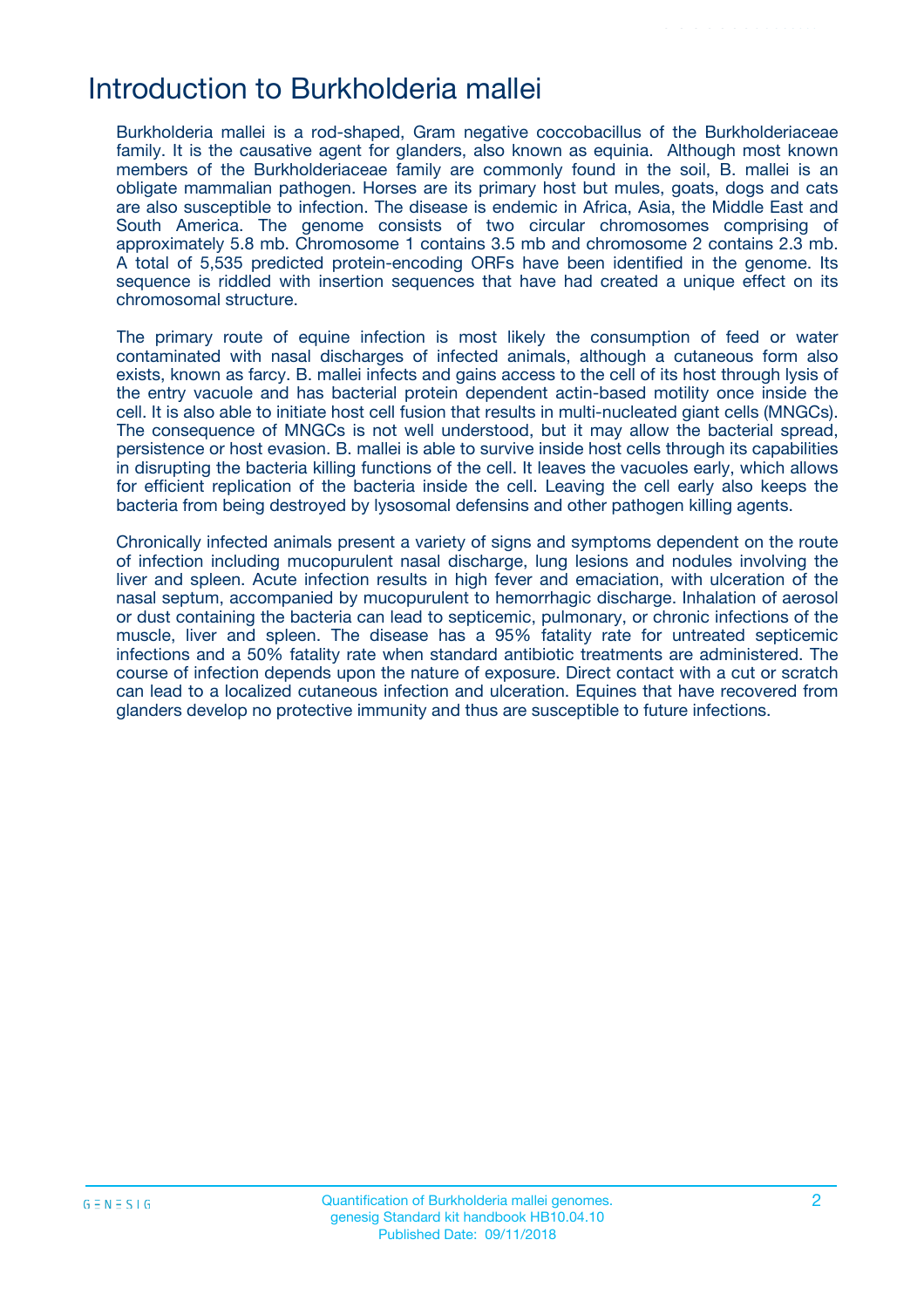The Primerdesign genesig Kit for Burkholderia mallei (B.mallei) genomes is designed for the in vitro quantification of B.mallei genomes. The kit is designed to have a broad detection profile. Specifically, the primers represent 100% homology with over 95% of the NCBI database reference sequences available at the time of design.

The dynamics of genetic variation means that new sequence information may become available after the initial design. Primerdesign periodically reviews the detection profiles of our kits and when required releases new versions.

If you require further information, or have a specific question about the detection profile of this kit then please send an e.mail to enquiry@primerdesign.co.uk and our bioinformatics team will answer your question.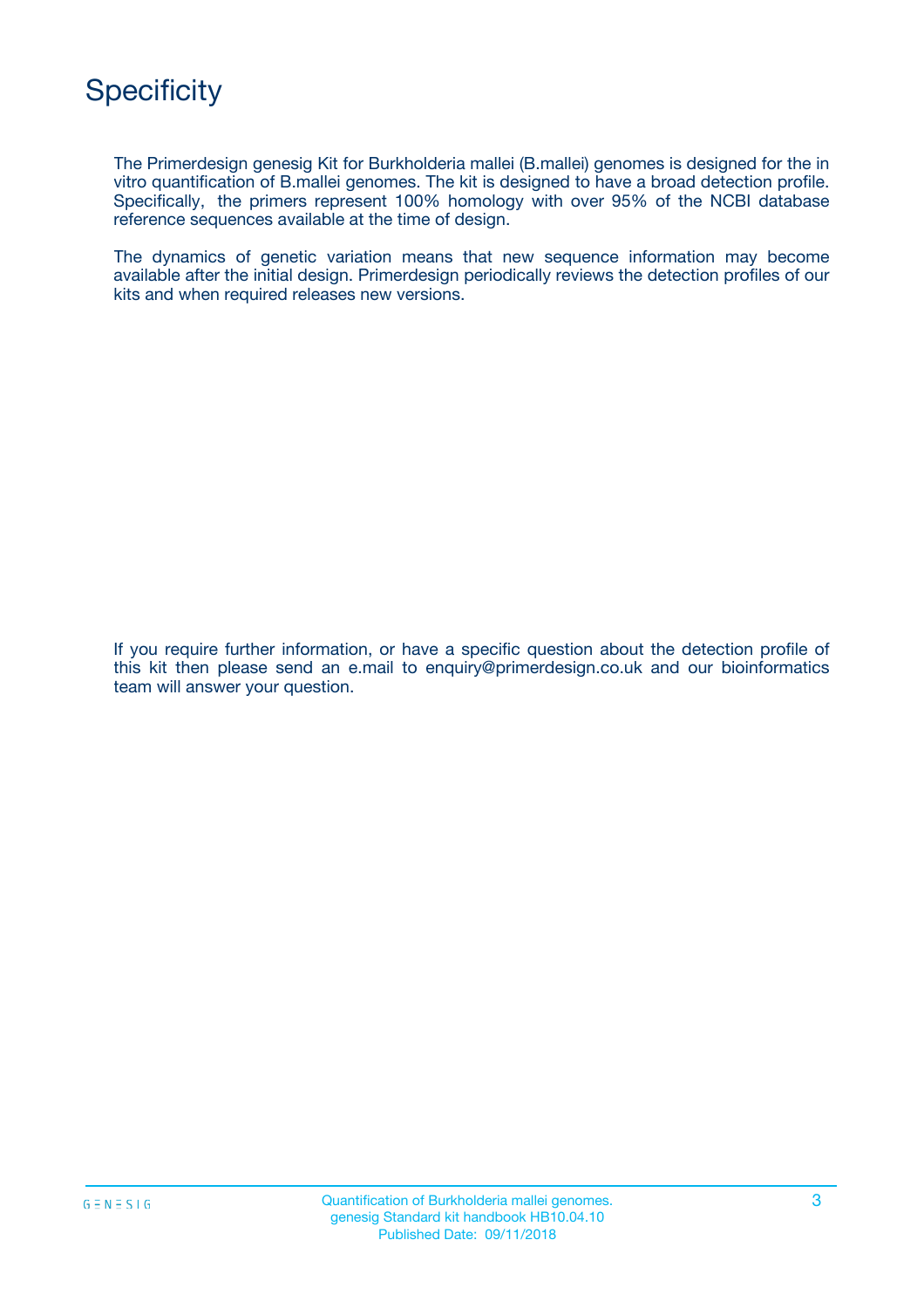## Kit contents

- **B.mallei specific primer/probe mix (150 reactions BROWN)** FAM labelled
- **B.mallei positive control template (for Standard curve RED)**
- **RNase/DNase free water (WHITE)** for resuspension of primer/probe mixes
- **Template preparation buffer (YELLOW)** for resuspension of positive control template and standard curve preparation

## Reagents and equipment to be supplied by the user

#### **Real-time PCR Instrument**

#### **Extraction kit**

This kit is recommended for use with genesig Easy DNA/RNA extraction kit. However, it is designed to work well with all processes that yield high quality RNA and DNA with minimal PCR inhibitors.

#### **oasig**TM **lyophilised or Precision**®**PLUS 2X qPCR Master Mix**

This kit is intended for use with oasig or PrecisionPLUS2X qPCR Master Mix.

**Pipettors and Tips**

**Vortex and centrifuge**

**Thin walled 1.5 ml PCR reaction tubes**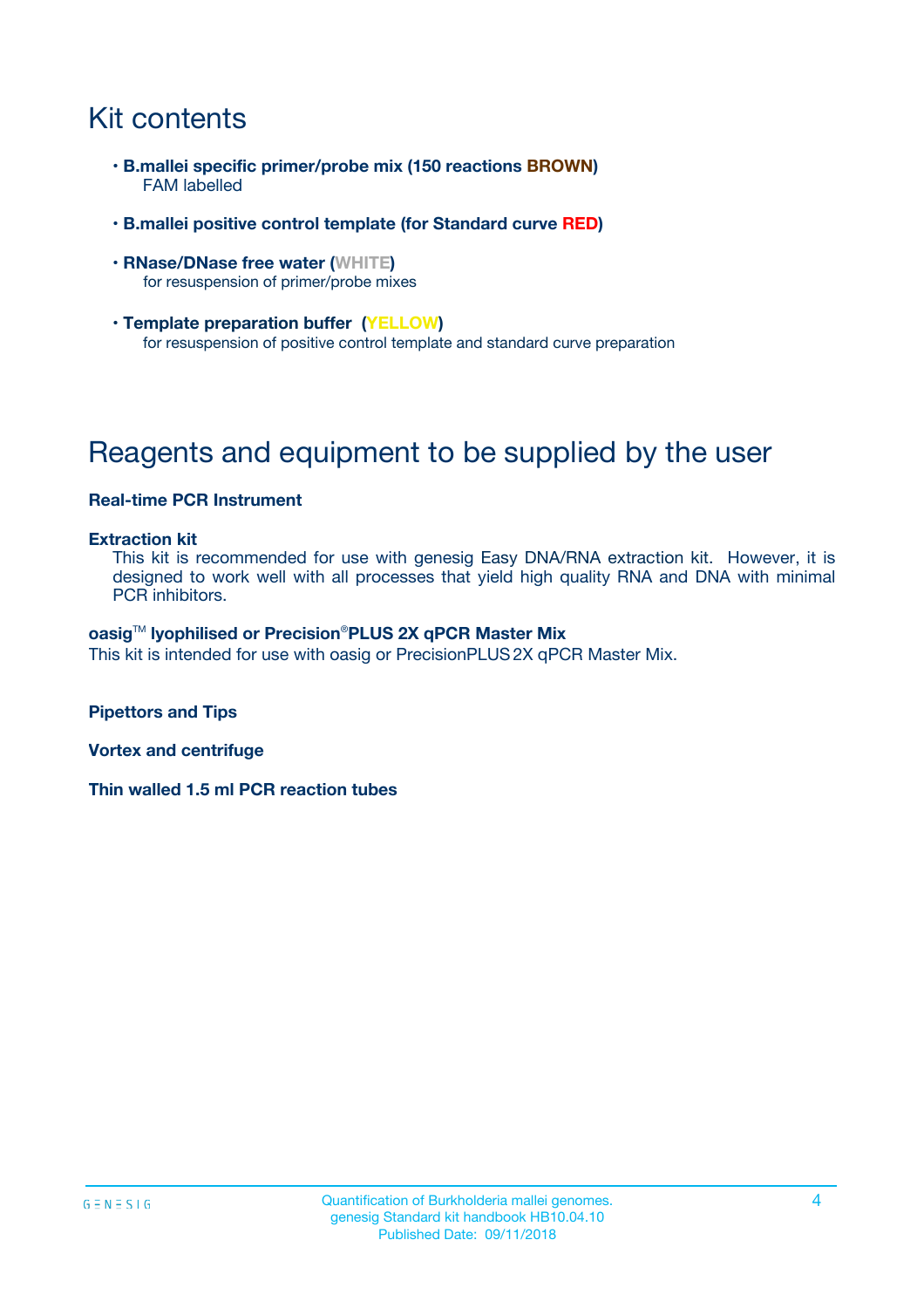### Kit storage and stability

This kit is stable at room temperature but should be stored at -20ºC on arrival. Once the lyophilised components have been resuspended they should not be exposed to temperatures above -20°C for longer than 30 minutes at a time and unnecessary repeated freeze/thawing should be avoided. The kit is stable for six months from the date of resuspension under these circumstances.

If a standard curve dilution series is prepared this can be stored frozen for an extended period. If you see any degradation in this serial dilution a fresh standard curve can be prepared from the positive control.

Primerdesign does not recommend using the kit after the expiry date stated on the pack.

### Suitable sample material

All kinds of sample material suited for PCR amplification can be used. Please ensure the samples are suitable in terms of purity, concentration, and DNA integrity. Always run at least one negative control with the samples. To prepare a negative-control, replace the template DNA sample with RNase/DNase free water.

### Dynamic range of test

Under optimal PCR conditions genesig B.mallei detection kits have very high priming efficiencies of >95% and can detect less than 100 copies of target template.

### Notices and disclaimers

This product is developed, designed and sold for research purposes only. It is not intended for human diagnostic or drug purposes or to be administered to humans unless clearly expressed for that purpose by the Food and Drug Administration in the USA or the appropriate regulatory authorities in the country of use. During the warranty period Primerdesign genesig detection kits allow precise and reproducible data recovery combined with excellent sensitivity. For data obtained by violation to the general GLP guidelines and the manufacturer's recommendations the right to claim under guarantee is expired. PCR is a proprietary technology covered by several US and foreign patents. These patents are owned by Roche Molecular Systems Inc. and have been sub-licensed by PE Corporation in certain fields. Depending on your specific application you may need a license from Roche or PE to practice PCR. Additional information on purchasing licenses to practice the PCR process may be obtained by contacting the Director of Licensing at Roche Molecular Systems, 1145 Atlantic Avenue, Alameda, CA 94501 or Applied Biosystems business group of the Applera Corporation, 850 Lincoln Centre Drive, Foster City, CA 94404. In addition, the 5' nuclease assay and other homogeneous amplification methods used in connection with the PCR process may be covered by U.S. Patents 5,210,015 and 5,487,972, owned by Roche Molecular Systems, Inc, and by U.S. Patent 5,538,848, owned by The Perkin-Elmer Corporation.

### Trademarks

Primerdesign™ is a trademark of Primerdesign Ltd.

genesig $^\circledR$  is a registered trademark of Primerdesign Ltd.

The PCR process is covered by US Patents 4,683,195, and 4,683,202 and foreign equivalents owned by Hoffmann-La Roche AG. BI, ABI PRISM® GeneAmp® and MicroAmp® are registered trademarks of the Applera Genomics (Applied Biosystems Corporation). BIOMEK® is a registered trademark of Beckman Instruments, Inc.; iCycler™ is a registered trademark of Bio-Rad Laboratories, Rotor-Gene is a trademark of Corbett Research. LightCycler™ is a registered trademark of the Idaho Technology Inc. GeneAmp®, TaqMan® and AmpliTaqGold® are registered trademarks of Roche Molecular Systems, Inc., The purchase of the Primerdesign reagents cannot be construed as an authorization or implicit license to practice PCR under any patents held by Hoffmann-LaRoche Inc.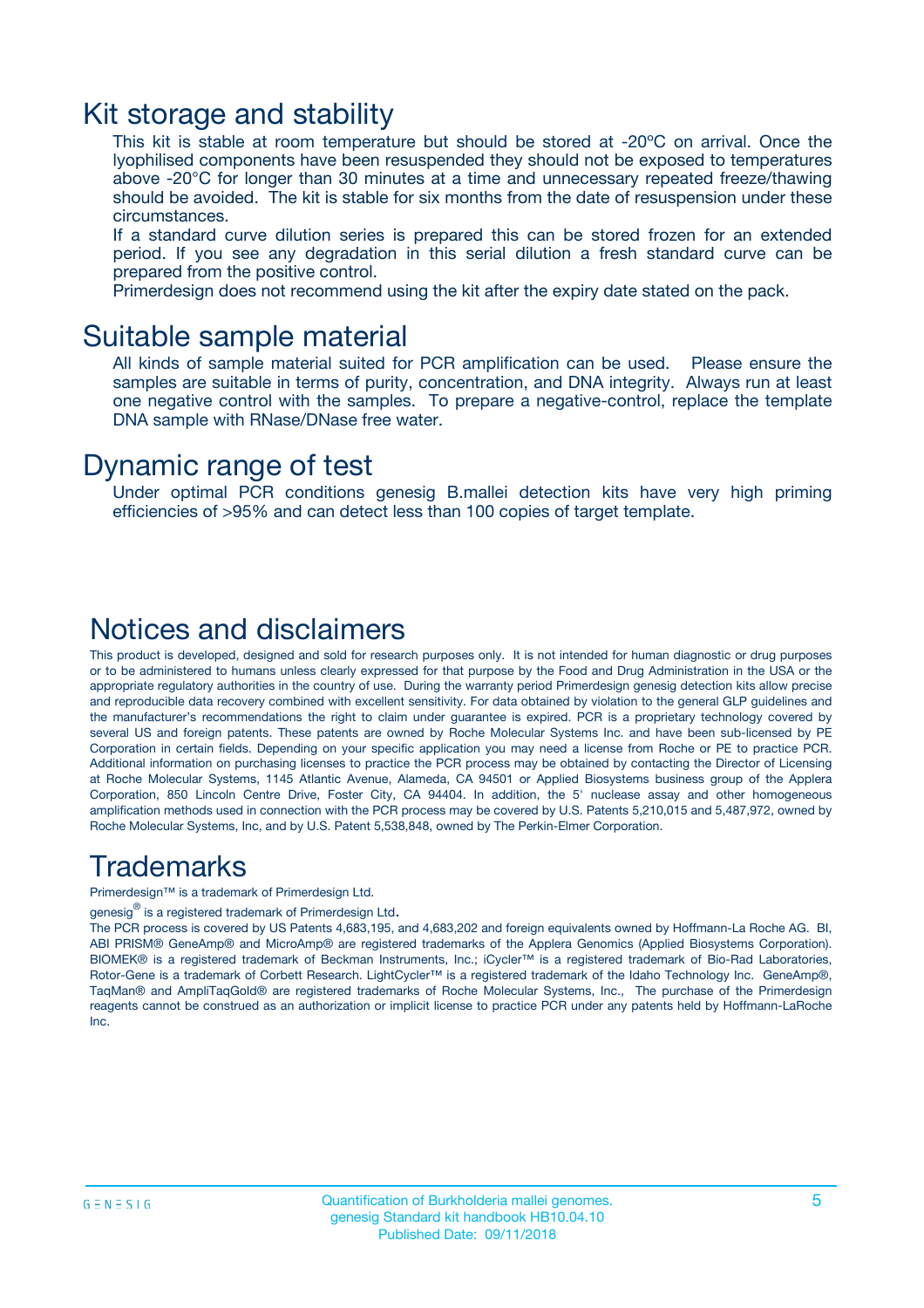## Principles of the test

#### **Real-time PCR**

A B.mallei specific primer and probe mix is provided and this can be detected through the FAM channel.

The primer and probe mix provided exploits the so-called TaqMan® principle. During PCR amplification, forward and reverse primers hybridize to the B.mallei DNA. A fluorogenic probe is included in the same reaction mixture which consists of a DNA probe labeled with a 5`-dye and a 3`-quencher. During PCR amplification, the probe is cleaved and the reporter dye and quencher are separated. The resulting increase in fluorescence can be detected on a range of qPCR platforms.

#### **Positive control**

For copy number determination and as a positive control for the PCR set up, the kit contains a positive control template. This can be used to generate a standard curve of B.mallei copy number / Cq value. Alternatively the positive control can be used at a single dilution where full quantitative analysis of the samples is not required. Each time the kit is used, at least one positive control reaction must be included in the run. A positive result indicates that the primers and probes for detecting the target B.mallei gene worked properly in that particular experimental scenario. If a negative result is obtained the test results are invalid and must be repeated. Care should be taken to ensure that the positive control does not contaminate any other kit component which would lead to false-positive results. This can be achieved by handling this component in a Post PCR environment. Care should also be taken to avoid cross-contamination of other samples when adding the positive control to the run. This can be avoided by sealing all other samples and negative controls before pipetting the positive control into the positive control well.

#### **Negative control**

To validate any positive findings a negative control reaction should be included every time the kit is used. For this reaction the RNase/DNase free water should be used instead of template. A negative result indicates that the reagents have not become contaminated while setting up the run.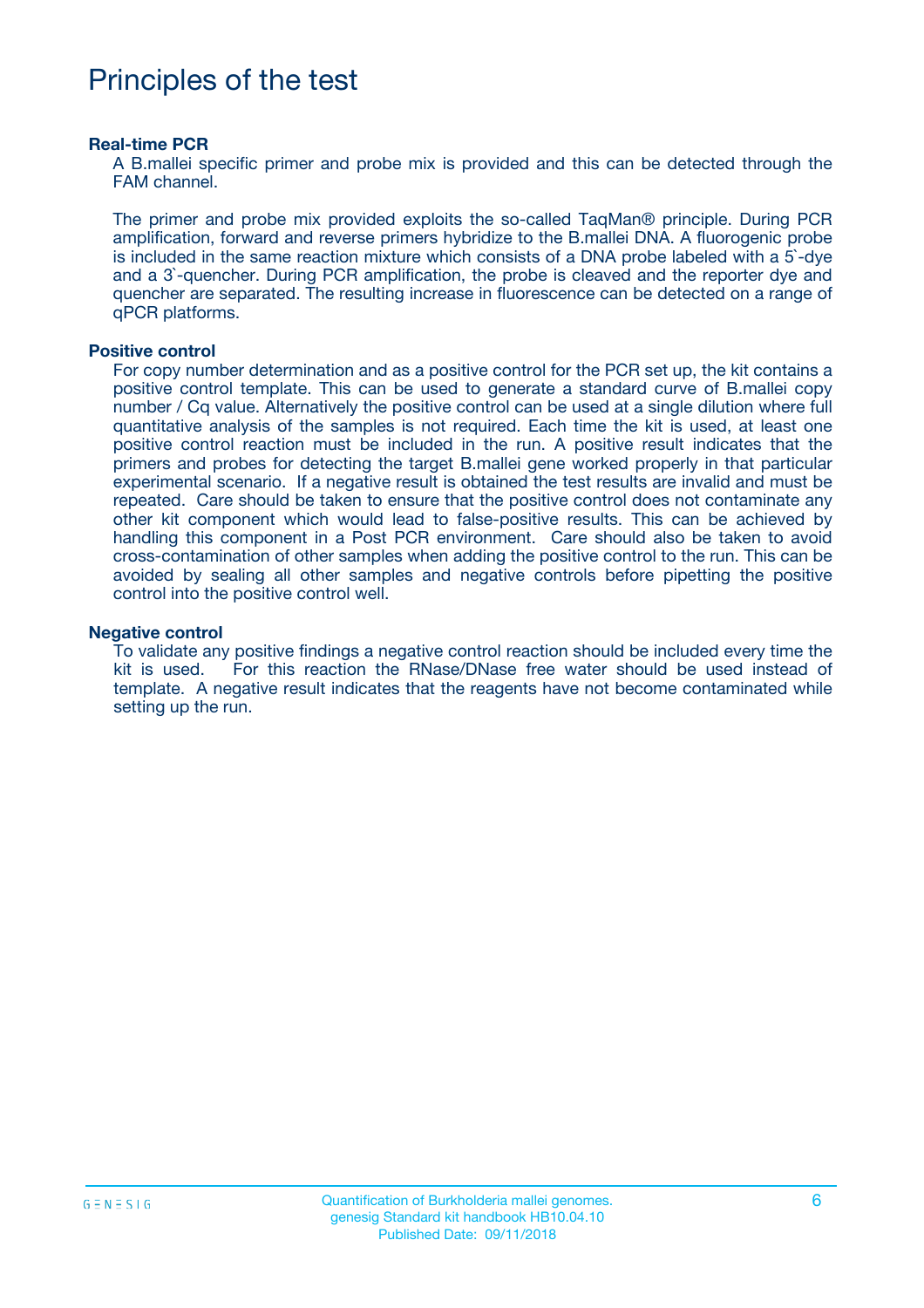## Resuspension protocol

To minimize the risk of contamination with foreign DNA, we recommend that all pipetting be performed in a PCR clean environment. Ideally this would be a designated PCR lab or PCR cabinet. Filter tips are recommended for all pipetting steps.

#### **1. Pulse-spin each tube in a centrifuge before opening.**

This will ensure lyophilised primer and probe mix is in the base of the tube and is not spilt upon opening the tube.

**2. Resuspend the kit components in the RNase/DNase free water supplied, according to the table below.**

To ensure complete resuspension, vortex each tube thoroughly.

| Component - resuspend in water<br>Volume |             |
|------------------------------------------|-------------|
| <b>Pre-PCR pack</b>                      |             |
| B.mallei primer/probe mix (BROWN)        | $165$ $\mu$ |

### **3. Resuspend the positive control template in the template preparation buffer supplied, according to the table below:**

To ensure complete resuspension, vortex the tube thoroughly.

| Component - resuspend in template preparation buffer |        |  |
|------------------------------------------------------|--------|--|
| <b>Post-PCR heat-sealed foil</b>                     |        |  |
| B.mallei Positive Control Template (RED) *           | 500 µl |  |

\* This component contains high copy number template and is a VERY significant contamination risk. It must be opened and handled in a separate laboratory environment, away from the other components.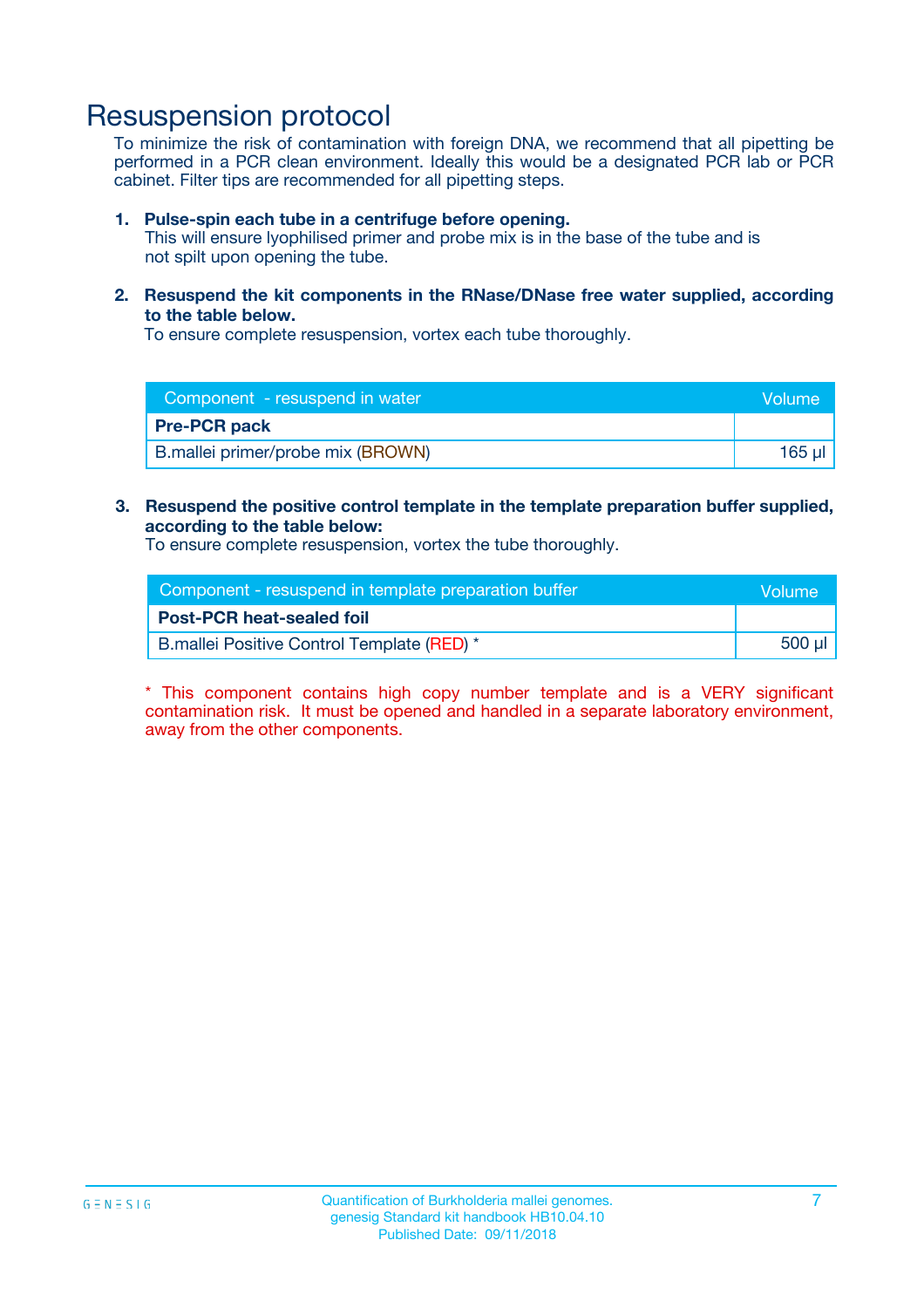## qPCR detection protocol

**1. For each DNA sample prepare a reaction mix according to the table below:** Include sufficient reactions for positive and negative controls.

| Component                                 | Volume   |
|-------------------------------------------|----------|
| oasig or PrecisionPLUS 2X qPCR Master Mix | 10 $\mu$ |
| B.mallei primer/probe mix (BROWN)         | 1 $\mu$  |
| <b>RNase/DNase free water (WHITE)</b>     | $4 \mu$  |
| <b>Final Volume</b>                       | 15 ul    |

- **2. Pipette 15µl of this mix into each well according to your qPCR experimental plate set up.**
- **3. Prepare DNA templates for each of your samples.**
- **4. Pipette 5µl of DNA template into each well, according to your experimental plate set up.**

For negative control wells use 5µl of RNase/DNase free water. The final volume in each well is 20µl.

**5. If a standard curve is included for quantitative analysis, prepare a reaction mix according to the table below:**

| Component                                 | Volume          |
|-------------------------------------------|-----------------|
| oasig or PrecisionPLUS 2X qPCR Master Mix | 10 µl           |
| B.mallei primer/probe mix (BROWN)         | 1 µI            |
| <b>RNase/DNase free water (WHITE)</b>     | $4 \mu$         |
| <b>Final Volume</b>                       | 15 <sub>µ</sub> |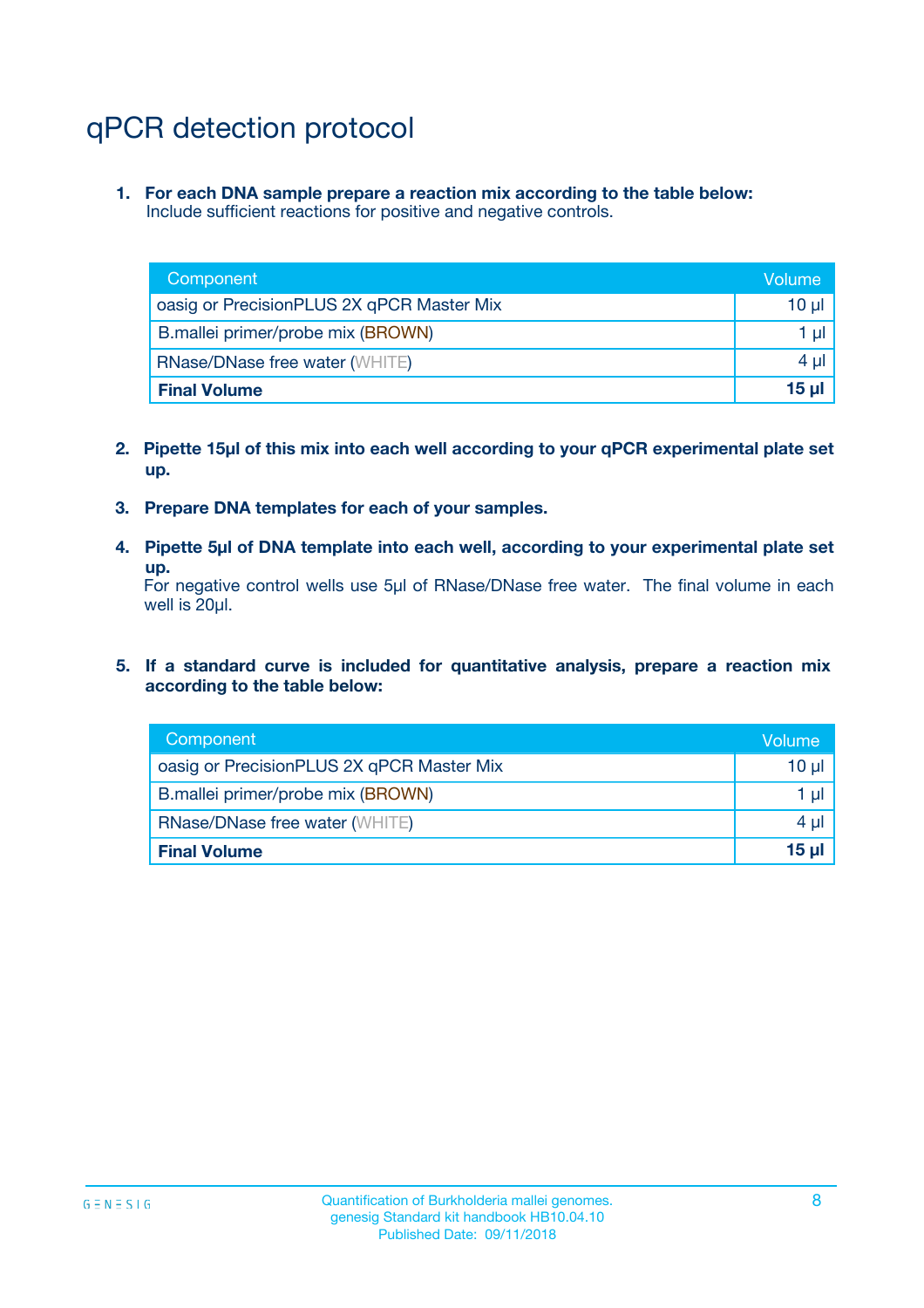### **6. Preparation of a standard curve dilution series.**

- 1) Pipette 90µl of template preparation buffer into 5 tubes and label 2-6
- 2) Pipette 10µl of Positive Control Template (RED) into tube 2
- 3) Vortex thoroughly
- 4) Change pipette tip and pipette 10µl from tube 2 into tube 3
- 5) Vortex thoroughly

Repeat steps 4 and 5 to complete the dilution series

| <b>Standard Curve</b>         | <b>Copy Number</b>     |
|-------------------------------|------------------------|
| Tube 1 Positive control (RED) | $2 \times 10^5$ per µl |
| Tube 2                        | $2 \times 10^4$ per µl |
| Tube 3                        | $2 \times 10^3$ per µl |
| Tube 4                        | $2 \times 10^2$ per µl |
| Tube 5                        | 20 per µl              |
| Tube 6                        | 2 per ul               |

7. Pipette 5µl of standard template into each well for the standard curve according to your experimental plate set up.

The final volume in each well is 20µl.

## qPCR amplification protocol

Amplification conditions using oasig or PrecisionPLUS2X qPCR Master Mix.

|             | <b>Step</b>       | <b>Time</b>     | Temp           |
|-------------|-------------------|-----------------|----------------|
|             | Enzyme activation | 2 min           | $95^{\circ}$ C |
| Cycling x50 | Denaturation      | 10 <sub>s</sub> | 95 $°C$        |
|             | DATA COLLECTION * | 60 s            | 60 °C          |

\* Fluorogenic data should be collected during this step through the FAM channel